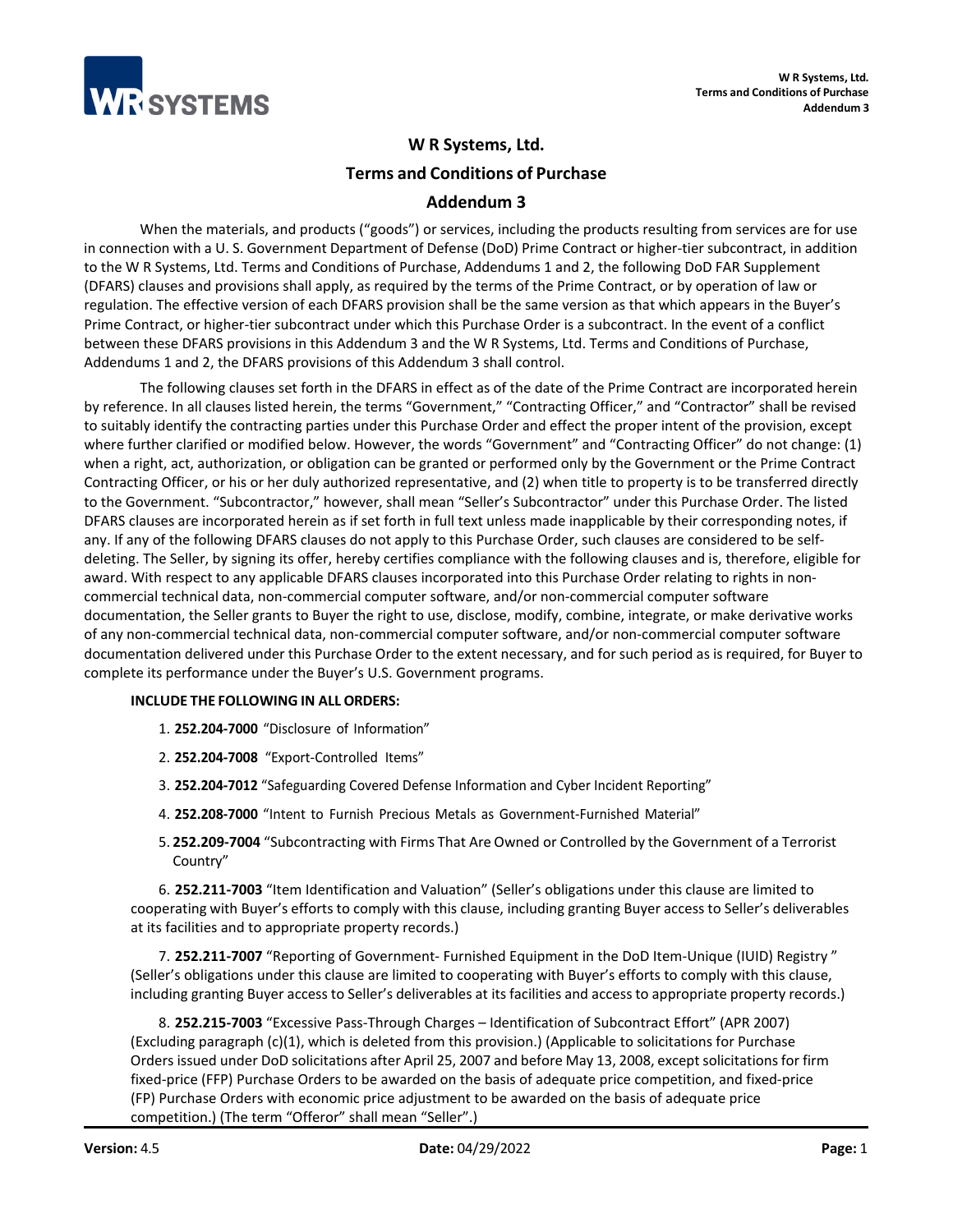9. **252.215-7003** "Excessive Pass-Through Charges-Identification of Subcontractor Effort" (MAY 2008) (Excluding Paragraph (c) (1)), which is deleted from this provision.) (Applicable to solicitations for Purchase Orders issued under DoD solicitations issued after May 12, 2008 and before October 14, 2009, except solicitations for FFP Purchase Orders to be awarded on the basis of adequate price competition, and FP Purchase Orders with economic price adjustment to be awarded on the basis of adequate price competition.) (The term "Offeror" shall mean "Seller".)

10. **252.215-7004** "Excessive Pass-Through Charges" (APR 2007) (Applicable to Purchase Orders issued under DoD contracts awarded after April 25, 2007 and before May 13, 2008, except FFP Purchase Orders awarded on the basis of adequate price competition, and FP Purchase Orders with economic price adjustment awarded on the basis of adequate price competition.)

11. **252.215-7004 & Alt I** "Excessive Pass-Through Charges" (MAY 2008) (Include Alternate 1 if it is included in the Prime Contract.) (Applicable to Purchase Orders issued under DoD contracts awarded after May 12, 2008 and before October 14, 2009, except for FFP Purchase Orders awarded on the basis of adequate price competition, and FP Purchase Orders with economic price adjustment awarded on the basis of adequate price competition.)

12. **252.222-7000** "Restrictions on Employment of Personnel"

13. **252.223-7001** "Hazard Warning Labels"

14. **252.223-7002** "Safety Precautions for Ammunition and Explosives" ("Government" means "Government and/or Buyer.")

15. **252.223-7003** "Change in Place of Performance – Ammunition and Explosives"

16. **252.223-7006** "Prohibition on Storage and Disposal of Toxic and Hazardous Materials"

17. **252.223-7007** "Safeguarding Sensitive Conventional Arms, Ammunition and Explosives"

18. **252.223-7999** "Ensuring Adequate Coronavirus Disease 2019 (COVID-19) Safety Protocols for Federal Contractors (Deviation (Dev.) 2021-O0009)" (This clause implements Executive Order 14042, Ensuring Adequate COVID Safety Protocols for Federal Contractors, dated September 9, 2021, published in the Federal Register on September 14, 2021, 86 FR 50985. (c) Compliance. The Contractor shall comply with all guidance, including guidance conveyed through frequently-asked questions, as amended during the performance of this contract, for contractor or subcontractor workplace locations published by the Safer Federal Workforce Task Force (Task Force Guidance) a[t https:/www.saferfederalworkforce.gov/contractors/. \(](https://www.saferfederalworkforce.gov/contractors/)d) Subcontracts. The Contractor shall include the substance of this clause, including this paragraph (d), in subcontracts at any tier that exceeds the simplifiedacquisition threshold, as defined in Federal Acquisition Regulation 2.101 on the date of subcontract award, and are for services, including construction, performed in whole or in part, within the United States or its outlying areas.)

19. **252.225-7000** "Buy American Balance of Payments Program Certificate"

20. **252.225-7001** "Buy American Act and Balance of Payments Program"

21. **252.225-7002** "Qualifying Country Sources as Subcontractors"

22. **252.225-7007** "Prohibition on Acquisition of United States Munitions-List Items From Communist Chinese Military Companies" (Applicable to acquisition of munitions-list items only.)

23. **252.225-7008** "Restriction on Acquisition of Specialty Metals" (Applicable to Purchase Orders for the delivery of specialty metals as end items.)

24. **252.225.-7009** "Restriction on Acquisition of Certain Articles Containing Specialty Metals" (Excluding paragraph (d), which is deleted from this clause.) (This clause applies to Purchase Orders under Prime Contracts awarded after July 28, 2009.)

25. **252.225-7010** "Commercial-Derivative Military Article – Specialty Metals Compliance Certificate" (This clause applies to Purchase Orders under Prime Contract awarded after July 28, 2009.)

26. **252.225-7012** "Preference for Certain Domestic Commodities"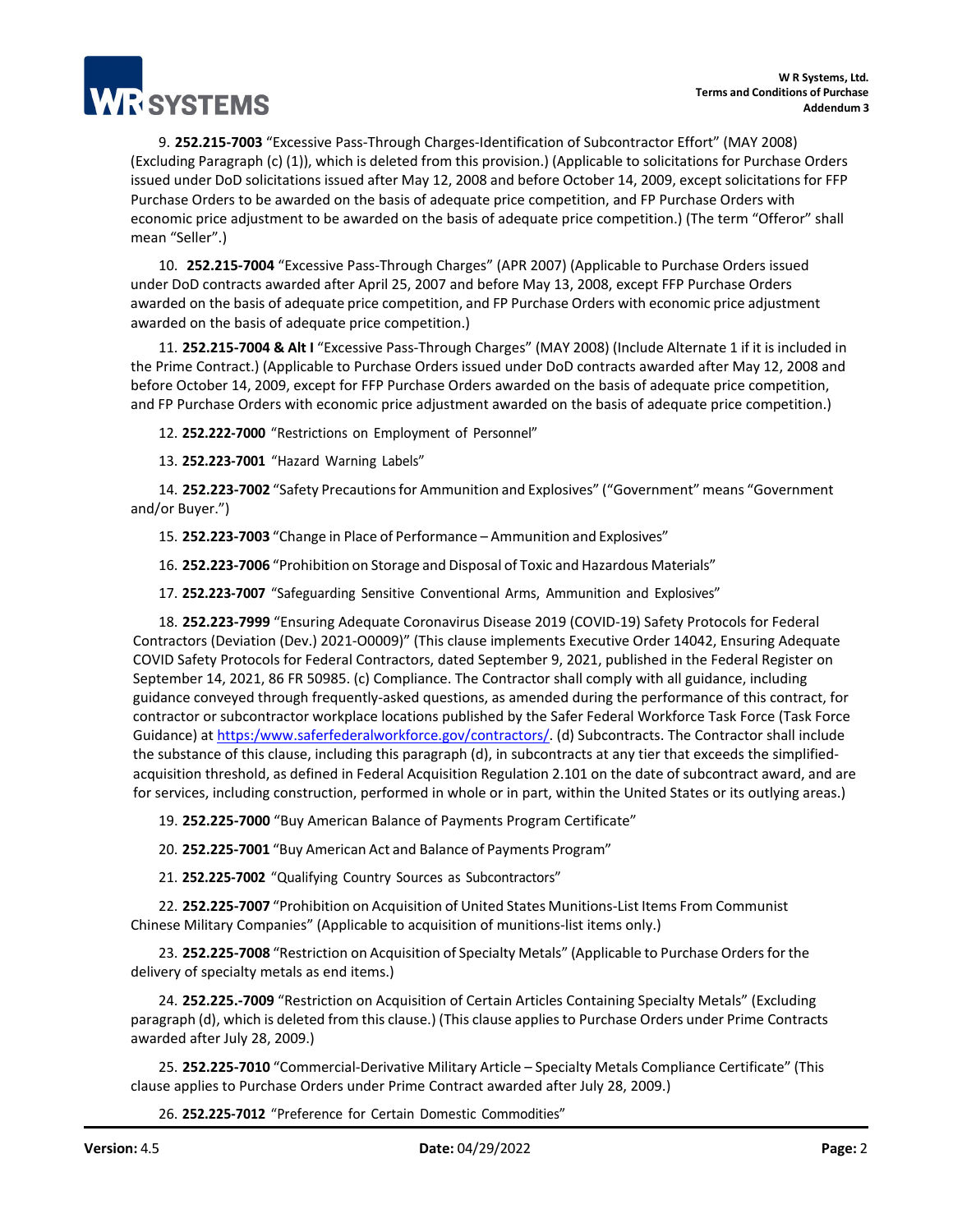

- 25. 24. **252.225-7013** "Duty-Free Entry"
- 26. **252.225-7014 & Alt. 1** "Preference for Domestic Specialty Metals and Alternate 1" (Applicable to Purchase orders under Prime Contracts awarded before July, 29, 2009.)
- 27. **252.225-7014 (Dev. No. 2006-O0004) & Alt. 1 (Dev. No. 2006-O0004)** "Preference for Domestic Specialty Metals" (Dev. No. 2006-O0004) and Alternate 1 (Dev. No. 2006-O0004) (These deviations apply to Purchase Orders under Prime Contracts awarded after November 15, 2006 and before October 26, 2007.)
- 28. **252.225-7014 (Dev. No. 2007-O0011) & Alt. 1 (Dev. No. 2007-O0011)** "Preference for Domestic Specialty Metals" (Dev. No. 2007-O0011) and Alternate 1 (Dev. No. 2007-O0011) (These deviations apply to Purchase Orders under Prime Contracts awarded after October 25, 2007 and before January 29, 2008.)
- 29. **252.225-7014 (Dev. No. 2008-O0002) & Alt. 1 (Dev. No. 2008-O0002)** "Preference for Domestic Specialty Metals" (Dev. No. 2008-O0002) and Alternate 1 (Dev.No. 2008-O0002) (These deviations apply to Purchase Orders under Prime Contracts awarded after January 28, 2008 and before July 29, 2009.)
- 30. **252.225-7015** "Restriction on Acquisition of Hand or Measuring Tools"
- 31. **252.225-7016** "Restriction on Acquisition of Ball and Roller Bearings"
- 32. **252.225-7019** "Restriction on Acquisition of Foreign Anchor and Mooring Chain"
- 33. **252.225-7025** "Restriction on the Acquisition of Forgings"
- 34. **252.225-7027** "Restriction on Contingent Fees for Foreign Military Sales"
- 35. **252.225-7028** "Exclusionary Policies and Practices of Foreign Governments"
- 36. **252.225-7030** "Restriction on Acquisition of Carbon, Alloy, and Armor Steel Plate"
- 37. **252.225-7031** "Secondary Arab Boycott of Israel"
- 38. **252.225-7038** "Restriction on Acquisition of Air Circuit Breakers"
- 39. **252.225-7040** "Contractor Personnel Authorized to Accompany U.S. Armed Forces Deployed Outside the United States"
- 40. **252.227-7013** "Rights in Technical Data Non-commercial Items"
- 41. **252.227-7014** "Rightsin Non-commercial Computer Software and Non-commercial Computer Software Documentation"
- 42. **252.227-7015** "Technical Data Commercial Items"
- 43. **252.227-7016** "Rightsin Bid or Proposal Information"
- 44. **252.227-7017** "Identification and Assertion of Use, Release, or Disclosure Restrictions"
- 45. **252.227-7019** "Validation of Asserted Restrictions Computer Software"
- 46. **252.227-7025** "Limitation on the Use or Disclosure of Government-Furnished Information Marked with Restrictive Legends"
- 47. **252.227-7026** "Deferred Delivery of Technical Data or Computer Software"
- 48. **252.227-7027** "Deferred Ordering of Technical Data or Computer Software"
- 49. **252.227-7028** "Technical Data or Computer Software Previously Delivered to the Government"
- 50. **252.227-7030** "Technical Data Withholding of Payment"
- 51. **252.227-7037** "Validation of Restrictive Markings on Technical Data"
- 52. **252.227-7038** "Patent Rights Ownership by the Contractor(Large Business)"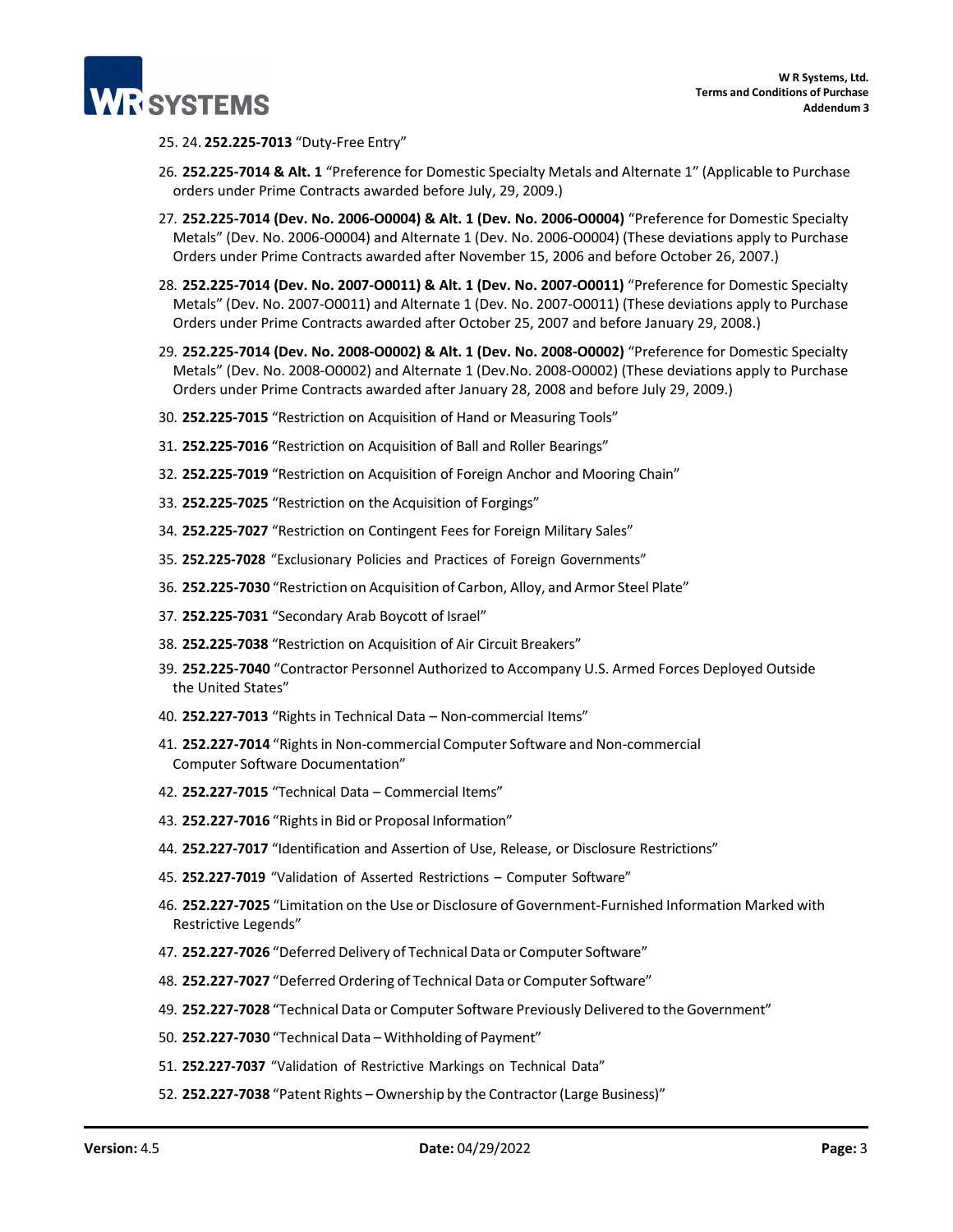

- 53. **252.227-7039** "Patents Reporting of Subject Inventions"
- 54. **252.228-7001** "Ground and Flight Risk"
- 55. **252.228-7002** "Aircraft Flight Risks" (Include if this clause isin Buyer's Prime Contract or higher-tier subcontract.)
- 56. **252.228-7005** "Accident Reporting and Investigation Involving Aircraft, Missiles, and Space Launch Vehicles"
- 57. **252.231-7000** "Supplemental Cost Principles"
- 58. **252.235-7003** "Frequency Authorization"
- 59. **252.239-7016** "Telecommunications Security Equipment, Devices, Techniques, and Services"
- 60. **252.242-7005** "Contractor Business Systems"
- 61. **252.244-7000** "Subcontracts for Commercial Items and Commercial Components"
- 62. **252.246.7000 "**Material Inspection and Receiving Report Use the Contractor Purchasing System Administration"
- 63. **252.244-7001** "Contractor Purchasing System Administration" (a) Use the clause at 252.244-7001 , Contractor Purchasing System Administration—Basic, in solicitations and contracts containing the clause at FAR 52.244-2, Subcontracts.

(b) Use the clause at 252.244-7001 , Contractor Purchasing System Administration—Alternate I, in solicitations and contracts that contain the clause at 252.246-7007 , Contractor Counterfeit Electronic Part Detection and Avoidance System, but do not contain FAR 52.244-2, Subcontracts.

- 64. **252.246-7001** "Warranty of Data"
- 65. **252.246-7003** "Notification of Potential Safety Issues"
- 66. **252.246-7007 "**Contractor Counterfeit Electronic Part Detection and Avoidance System (Counterfeit Parts)
- 67. **252.246-7008 "**Sources of Electronic Parts"
- 68. **252.247-7024** "Notification of Transportation of Supplies by Sea"
- 69. **252.223-7008** "Prohibition of Hexavalent Chromium"

## **ALSO INCLUDE THE FOLLOWING IN ORDERS OVER \$150,000:**

1. **252.203-7001** "Prohibition on Persons Convicted of Fraud or Other Defense Contract Related Felonies"

2. **252.247-7023** "Transportation of Supplies by Sea"

3. **252.249-7002** "Notification of Anticipated Contract Terminations or Reductions (less paragraph (d)(1))"

#### **ALSO INCLUDE THE FOLLOWING IN ORDERS OVER \$500,000:**

1. **252.226-7001** "Utilization of Indian Organizations, Indian-Owned Economic Enterprises, and Native Hawaiian Small Business Concerns"

## **ALSO INCLUDE THE FOLLOWING IN ORDERS OVER \$650,000:**

1. **252.219-7003** "Small Business Subcontracting Plan (DoD Contracts)" (Include Alternate I if included in the Prime Contract.)

2. **252.219-7004** "Small Business Subcontracting Plan (Test Program)"

3. **252.225-7006** "Quarterly Reporting of Actual Contract Performance Outside the United States" (first-tier subcontractors only)

#### **ALSO INCLUDE THE FOLLOWING IN ORDERS OVER \$1,000,000:**

1. **252.225-7033** "Waiver of United Kingdom Levies"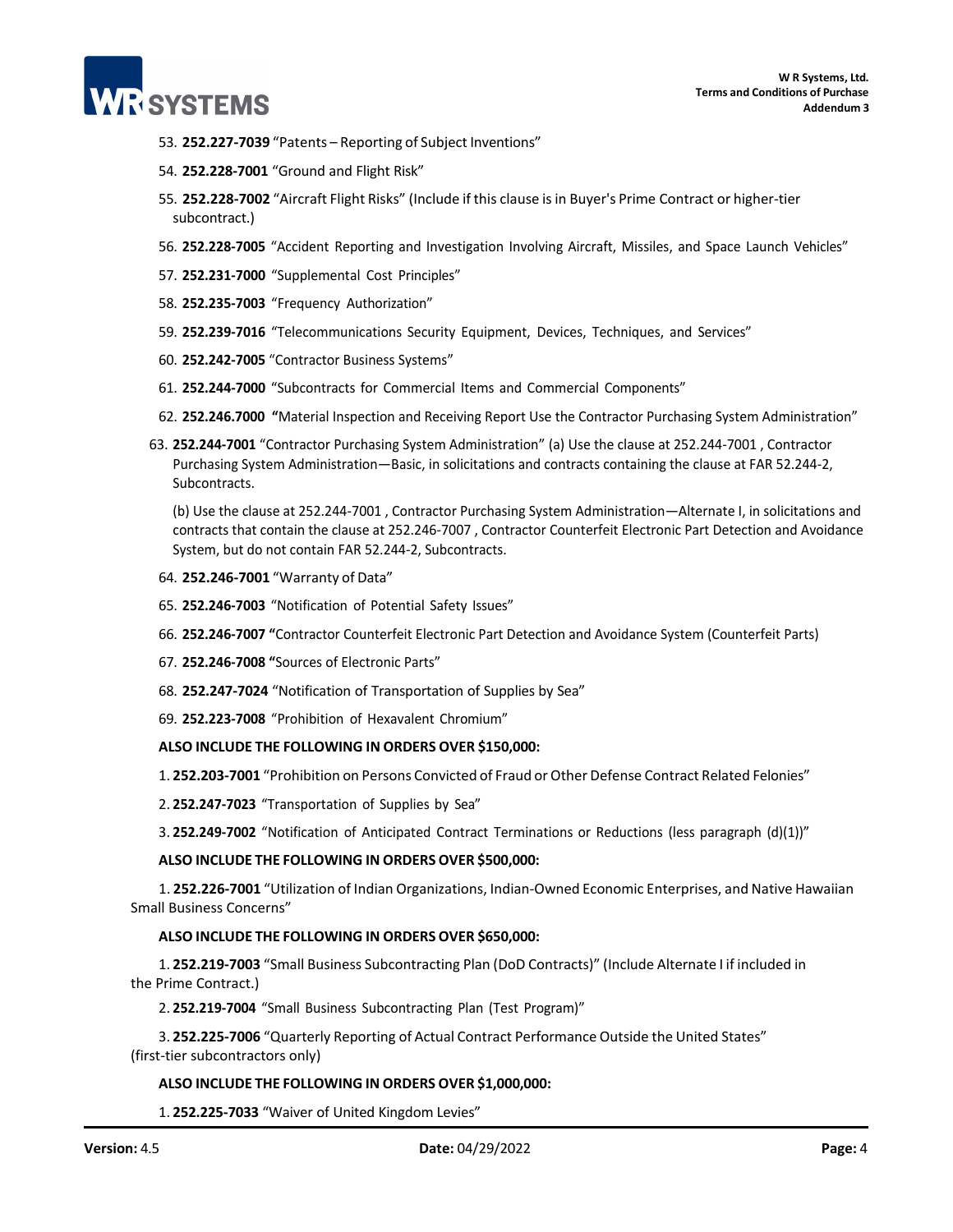

2. **252.222-7006** "Restricting the Use of Mandatory Arbitration Agreements" (If this clause is included in Buyer's Prime Contract or higher-tier subcontract, it is applicable to Purchase Orders issued under Prime Contracts awarded after June 17, 2010, except Purchase Orders for the acquisition of commercial items or the commercially available off-the-shelf items.)